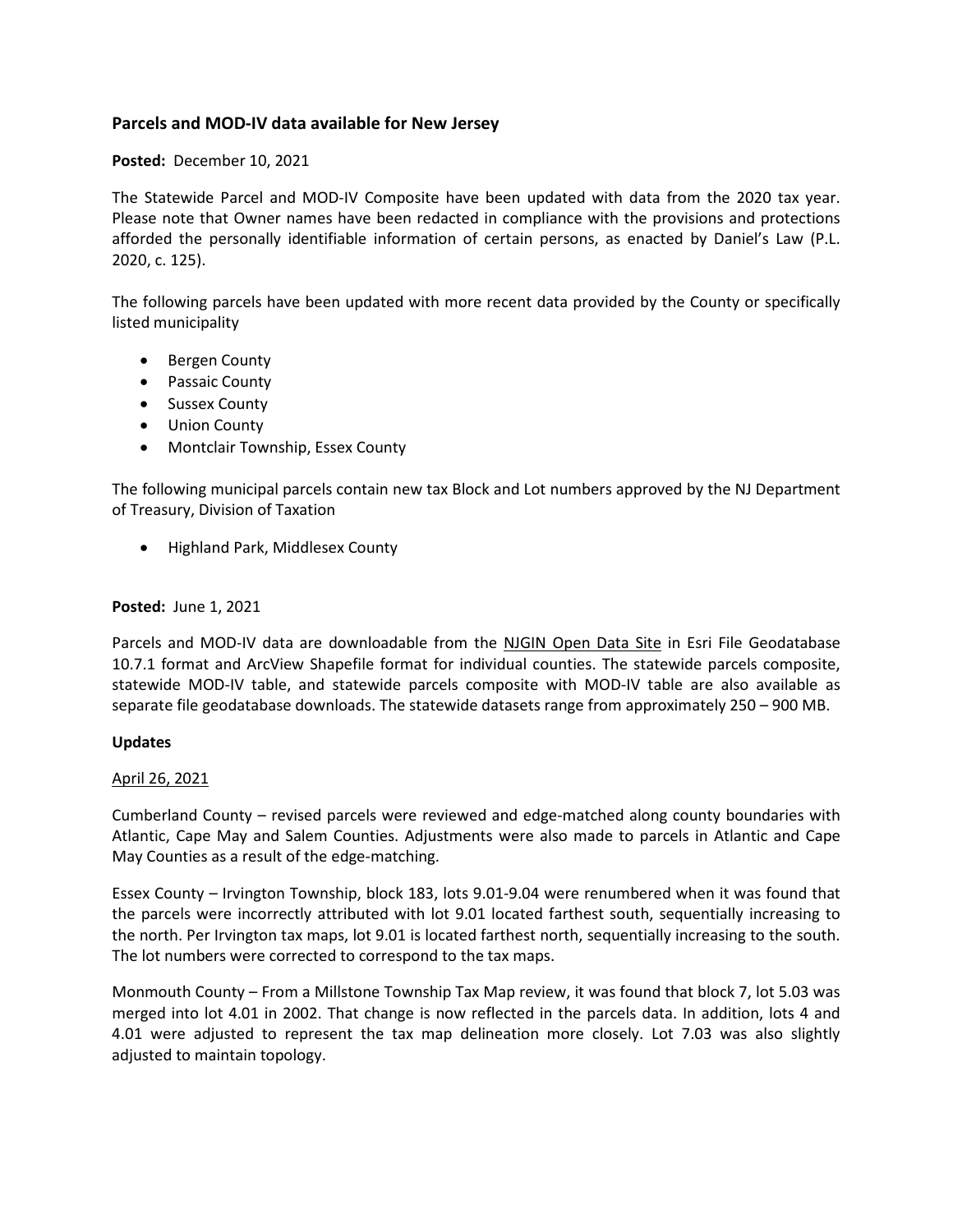Sussex County – Revised Vernon Township Tax Maps were approved by the NJ Department of the Treasury, Tax Map Division on 02/11/2019. These tax maps included a renumbering of block and lot numbers used to update the parcels data.

The Statewide Composite of Parcels, and Statewide Composite of Parcels with MOD-IV data have been updated with the county revisions.

All county and statewide parcels data, and the Statewide Property Tax List have been updated with the tax year 2019 MOD-IV data.

## July 24, 2019

Updates have been posted for a large number of counties. The updates are broken down as follows:

The following counties have submitted updates that were reviewed and edge matched with the adjacent counties:

- Ocean County
- Burlington County
- Camden County
- Salem County
- Mercer County
- Middlesex County
- Hunterdon County
- Hudson County

The following counties were edge matched with the above counties, but they did not submit updates for review:

- Monmouth County
- Union County
- Morris County
- Bergen County
- Atlantic County

The Statewide Parcel Composite and the Statewide Parcel and MOD-IV Composite have been updated with the updated parcel information for all of these counties.

The MOD-IV Tax Assessor data for each county download and the Statewide Property Tax List (MOD-IV) and Statewide Parcel and MOD-IV Composite downloads have also been updated with the currently available data for the 2018 tax year.

### October 18, 2018

All of the county parcel datasets from the statewide parcel composite and the county MOD-IV tables have been moved from the Information Warehouse to the [NJGIN GIS Open Data](http://njogis-newjersey.opendata.arcgis.com/) site. Statewide parcel and MOD-IV data have also been added and are available as downloads for the entire state. The MOD-IV data currently available is for the 2017 tax year.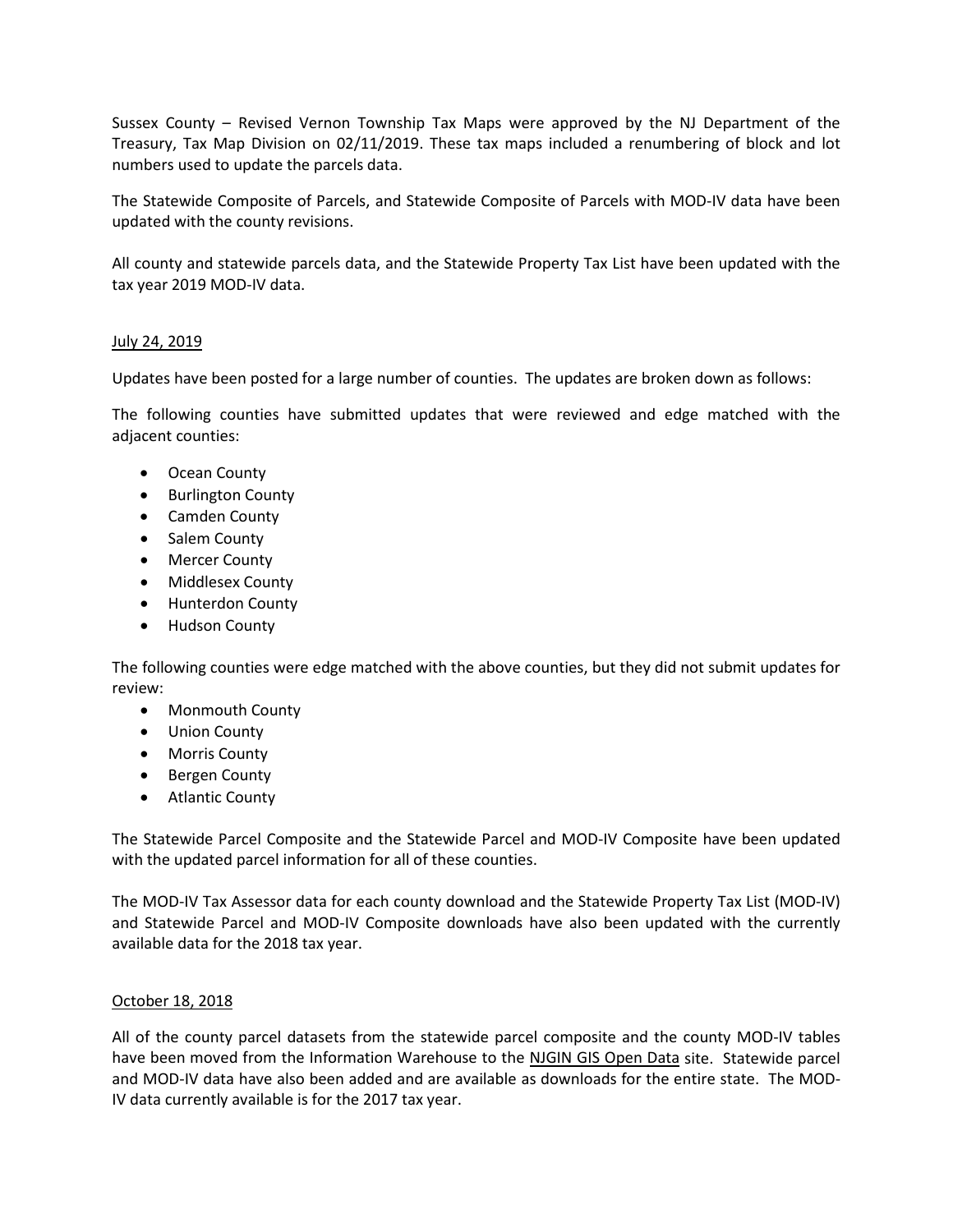### November 01, 2017

Updates were posted for Monmouth County (Eatontown Borough, Manasquan Borough, Ocean Township & Marlboro Township) and Somerset County. In the Monmouth County towns, municipal parcels based on digital tax maps were incorporated into the county parcel dataset. This work included edge matching parcels along all affected county and municipal boundaries. In Somerset County, the entire county parcel dataset was replaced with updated parcel data provided by the county. Extensive work was done by Somerset County to improve the attributes for the parcels. This included the full population of the QCODE field for the entire county. Parcels along all of the county and municipal boundaries were edge matched.

### July 20, 2016

Updates were posted for Essex County (Verona Township), Monmouth County (Asbury Park, Bradley Beach Borough & Neptune Township), Morris County (Kinnelon Borough), and Union County (Mountainside Borough). All of the updates (Except Bradley Beach Borough) were completed as a result of town wide Block, Lot, and QCODE re-numbering by several towns due to the approval of new tax maps by the NJ Division of Taxation. The updated parcels now reflect the Block, Lot, and QCODE values contained in the latest MODIV database and shown on the new tax maps for each town. In the Monmouth County towns, municipal parcels based on digital tax maps were incorporated into the county parcel dataset.

### November 20, 2015

A file geodatabase of the entire State of New Jersey composite of parcels data was added to NJGIN for download. The composite can be accessed directly from the data download page. This file is quite large (approximately 400 MB) so it is recommended that users who only need parcels for one or just a few counties still download the county parcels datasets from the NJ Information Warehouse.

### November 02, 2015

Essex County was added to the statewide composite of parcels data through a comprehensive edge matching process with Passaic and Union Counties. Revisions were also made to Passaic and Union Counties for topology, duplicate PAMS\_PIN values, and records where PAMS\_PIN values did not equal the concatenation of the MUN, BLOCK, LOT and QCODE fields.

Updates were also posted for Burlington and Salem Counties. The Burlington County update reflects a full block and lot re-numbering in the City of Beverly.

Salem County parcels were revised to align with an adjustment to municipal boundaries for Pittsgrove Township, Upper Pittsgrove Township and Elmer Borough. This boundary adjustment was the result of information contained in a recent Green Acres survey in Elmer Borough.

### December 17, 2014

Updates were posted for Ocean County encompassing multiple years of parcel changes for the county. Tax maps were gathered for all 33 municipalities in Ocean County and used as the primary source for updating the parcel layer. Existing parcel data were compared against current MOD IV tax records to determine whether spatial or attribute modifications were needed.

### December 10, 2014

Updates were posted for Middlesex and Warren counties encompassing multiple years of parcel changes for each county. Municipal tax maps were gathered and used as primary sources of information.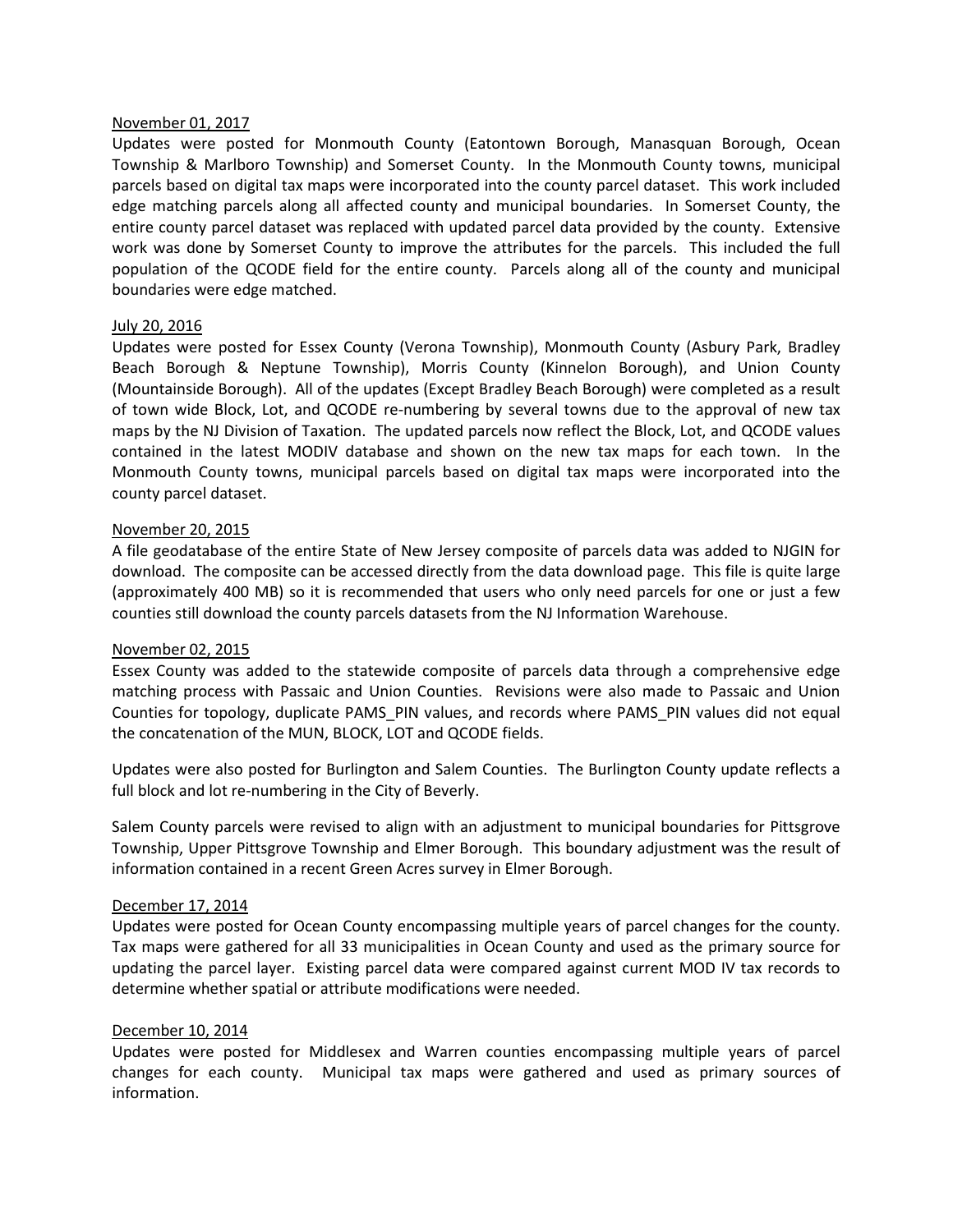In Middlesex County approximately 25 parcels were removed along the county boundaries with Union and Monmouth counties. These parcels had no MODIV record in Middlesex County. Alignment between parcels at municipal and county boundaries was improved. A few parcels in Edison Township were revised to align more accurately with the roads as shown on the 2012 NJ State orthophotography. Three parcels from Edison Township that overlapped with existing parcels in Union County were removed. Several duplicated PAMS\_PIN values were corrected.

In Warren County multiple gaps and overlaps between parcels and municipal/county boundaries were corrected. Several duplicated PAMS\_PIN values were corrected.

# August 28, 2014

Updates were posted for Mercer, Salem and Sussex Counties encompassing multiple years of parcel changes for each county. Municipal tax maps were gathered and used as primary sources of information.

Numerous updates and modifications were made to Hunterdon County parcel geometry and attributes based on surveys and aerial photography. Duplicate block and lot numbers were also identified and corrected.

# February 26, 2014

Middlesex County is now available for download as a component of the statewide composite of parcels. The six individual municipalities in Middlesex County previously available for download were removed. Edge matching at county and municipal boundaries was completed, and updates were made throughout the county.

Updates were posted for Camden and Ocean Counties.

In Camden County, 2013 parcel updates occurred in nearly all of the 37 municipalities in the County as a thorough review of the tax map and MOD IV records were compared against the existing parcel base. Any spatial or attribute change as a result of this analysis was noted in the LAST\_UPDATE attribute field. The primary source data for parcel maintenance were municipal tax maps. However, in the absence of current tax map source data information contained in MOD IV, such as lot dimension, parcel address, and property class, were used in conjunction with the 2012 NJ State orthophotography to construct minor parcel updates, such as the subdivision of a single lot into two lots. The orthophotography was used for georeferencing tax map source data and the alignment of lot lines to ground conditions.

In Ocean County, modifications were made to parcels along the municipal boundary between Toms River Township and Lavallette Borough. Due to an annexation agreement between the municipalities in 2009, the properties along Beach Bay Way, which had previously been within the jurisdiction of Toms River Township, came within the jurisdiction of Lavallette Borough. Changes to the municipality code were made to these parcel records. PAMS\_PINs were also updated to reflect these changes.

## June 26, 2013

An update for Burlington County was posted for download.

Between 2/3/2012 and 6/19/2013 parcels of the following municipalities were updated:

Cinnaminson Eastampton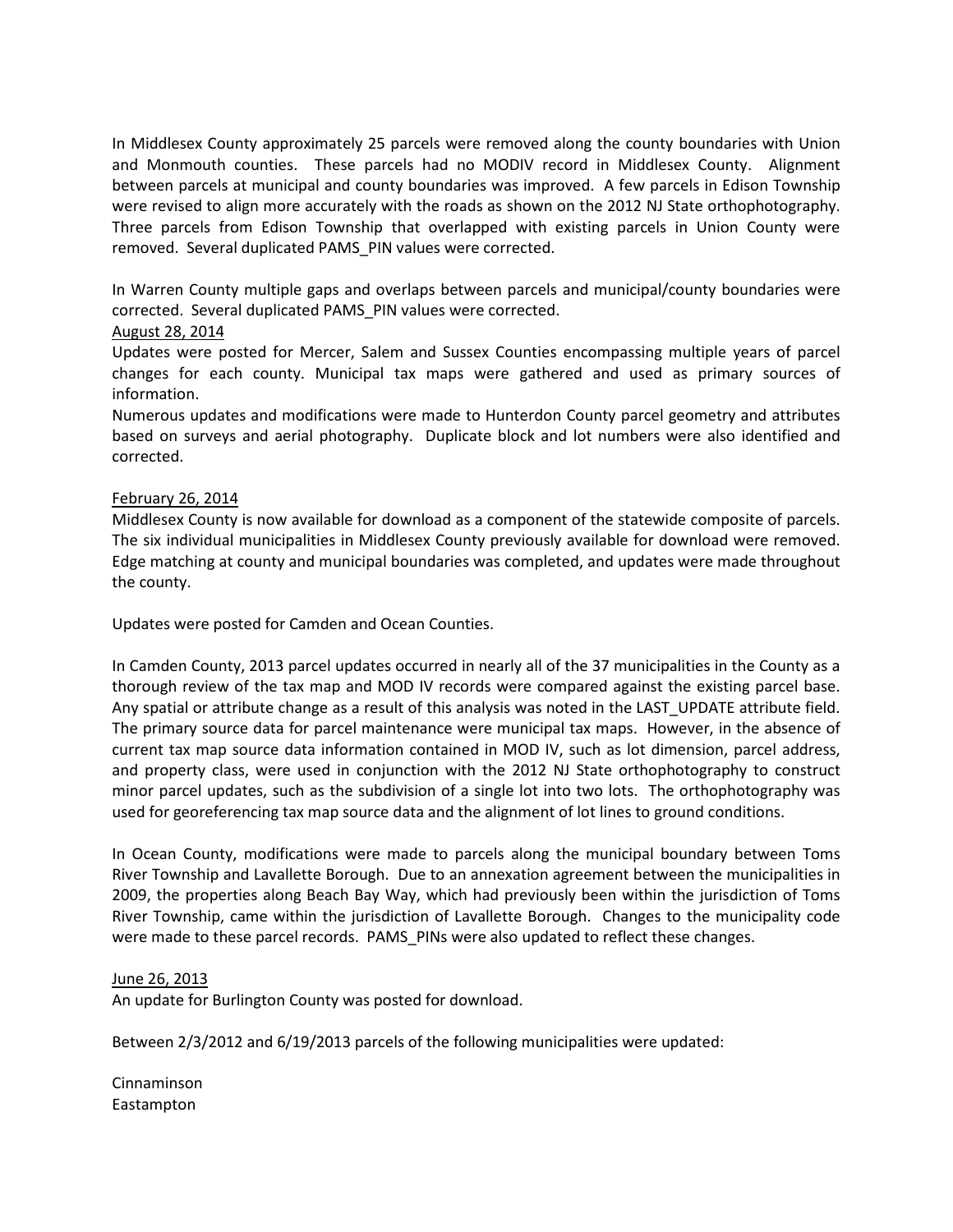Edgewater Park Evesham Mansfield Maple Shade Shamong Mount Holly Shamong Tabernacle Westampton Woodland

New parcels were digitized from scanned tax maps which were georeferenced to 2010 Delaware Valley Regional Planning Commission high resolution orthoimagery and Burlington County's GPS road centerlines. Tax maps were provided by Remington and Vernick Engineers, Environmental Resolutions, Alaimo Group, CME Engineers, and Pennoni Associates. A portion of parcels along the Evesham/Berlin and Evesham/Vorhees border were modified in 6/2013 per recommendations by NJ OGIS in order to resolve boundary conflicts.

### June 20, 2013

An update for Bergen County was posted for download. Parcels updates were checked and verified against the current MOD IV database, approved site plans and subdivision plans.

#### May 24, 2013

An update for Hudson County was posted for download. Parcel boundaries and attributes were updated, referencing Jersey City digital tax maps from February 2013, with new block/lot numbers that went into effect in February 2012. Due to a correction to the municipal boundary between Jersey City and Hoboken, changes were made to parcel delineations as follows:

Jersey City: block 3004 lot 1 block 2405 lot 2 block 4002 lot 1

Hoboken: block 35 lots 4 & 6 block 24 lots 1, 2, 4-6

#### May 20, 2013

An update for Camden County was posted for download. 2010 DVRPC orthophotography were used for georeferencing of source data and alignment of lot lines to ground conditions. Specific municipalities where parcels were updated include Voorhees Twp, Berlin Twp, Pine Hill Boro, Runnemede Boro, and Winslow Twp. Parcel adjustments were also made at the municipal boundary between Berlin Twp and Voorhees Twp, and along the county boundary with Evesham Twp, Burlington County, due to corrections to municipal and county boundaries, in agreement with NJOIT-OGIS.

### April 11, 2013

An update for Ocean County was posted for download. Updates were made in Barnegat Township (306), Brick Township (411), Jackson Township (78), Lakewood Township (1,329) and Stafford Township (111). Parcels data in these municipalities were compared against year-end 2011 MOD-IV tax records to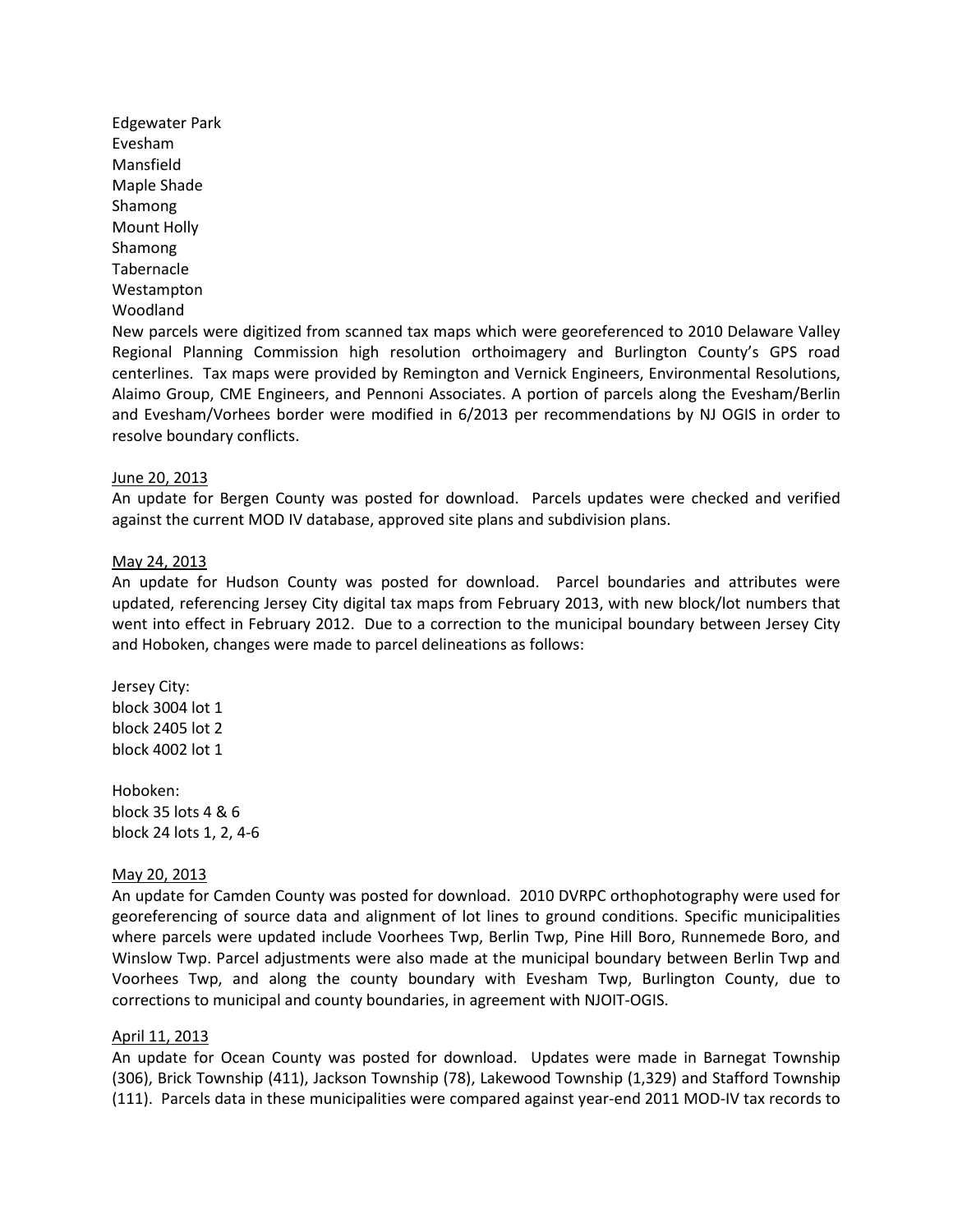determine where parcel updates, either spatial or attributes, needed to be made. The primary source data for the updates were municipal tax maps.

## March 26, 2013

Cape May County was updated using source information from filed subdivision plans (generally Autocad files) received from the Cape May County Clerk. If the files were from georeferenced surveys, the parcel(s) were exported to a shapefile and brought into the countywide parcels geodatabase. The surrounding parcels were then adjusted to the surveyed parcel(s). If the files were not georeferenced, 2007 and 2012 NJOIT orthoimagery was used to best fit parcels into the geodatabase. If the subdivision plans were hardcopy, they were brought into Autocad Draw by point and direction boundary, exported to a shapefile and best fit into the geodatabase. For condominium units, each was drawn individually according to subdivision plans and matched to corresponding MOD-IV records. Lots divided by subdivisions were converted to multi-part polygons.

## December 11, 2012

The upcoming merger between Princeton Borough and Princeton Township in January 2013 will necessitate an update to Mercer County parcels. The municipality code, block and lot numbers, and PAMS\_PINs will change for the new municipality known as Princeton. The update to Mercer County parcels will be available in Summer 2013.

Work continues for edge matching Essex County and Middlesex County parcels at and across municipal and county boundaries. This process will take several more months as it affects parcels in surrounding counties, and also municipal and county boundaries. The work needs to be closely coordinated for satisfactory results in all counties.

## March 13, 2012

An update for Newark was posted for download. Topology for 54 parcels was corrected for overlaps, gaps and coincident geometry.

### February 9, 2012

An update for Burlington County was posted for download.

The following processes were used to update parcels for all the municipalities listed below:

- New parcels were digitized from scanned tax maps which were georeferenced to 2010 Delaware Valley Regional Planning Commission high resolution orthoimagery and Burlington County's GPS road centerlines. In cases were digital CAD data or GIS data were supplied, the digital line work superseded the tax maps and pre-existing parcel boundaries.
- Major and minor subdivisions recorded at the County Clerk's office were referenced to ensure that no new subdivisions were omitted. Subdivision plans were incorporated by scanning and using the same method as tax maps.
- Parcels were joined/related to the MOD4 tax assessor data and any parcels without a match in the MOD4 were investigated. Likewise, any MOD4 records that could not be matched to a parcel were also investigated.
- Municipal Assessors were consulted regarding any Parcel/MOD4 mismatches that could not be resolved by the parcel editor. Those that still could not be resolved were documented.

### Bordentown City:

Tax maps were borrowed from Land Engineering and scanned into Tiff format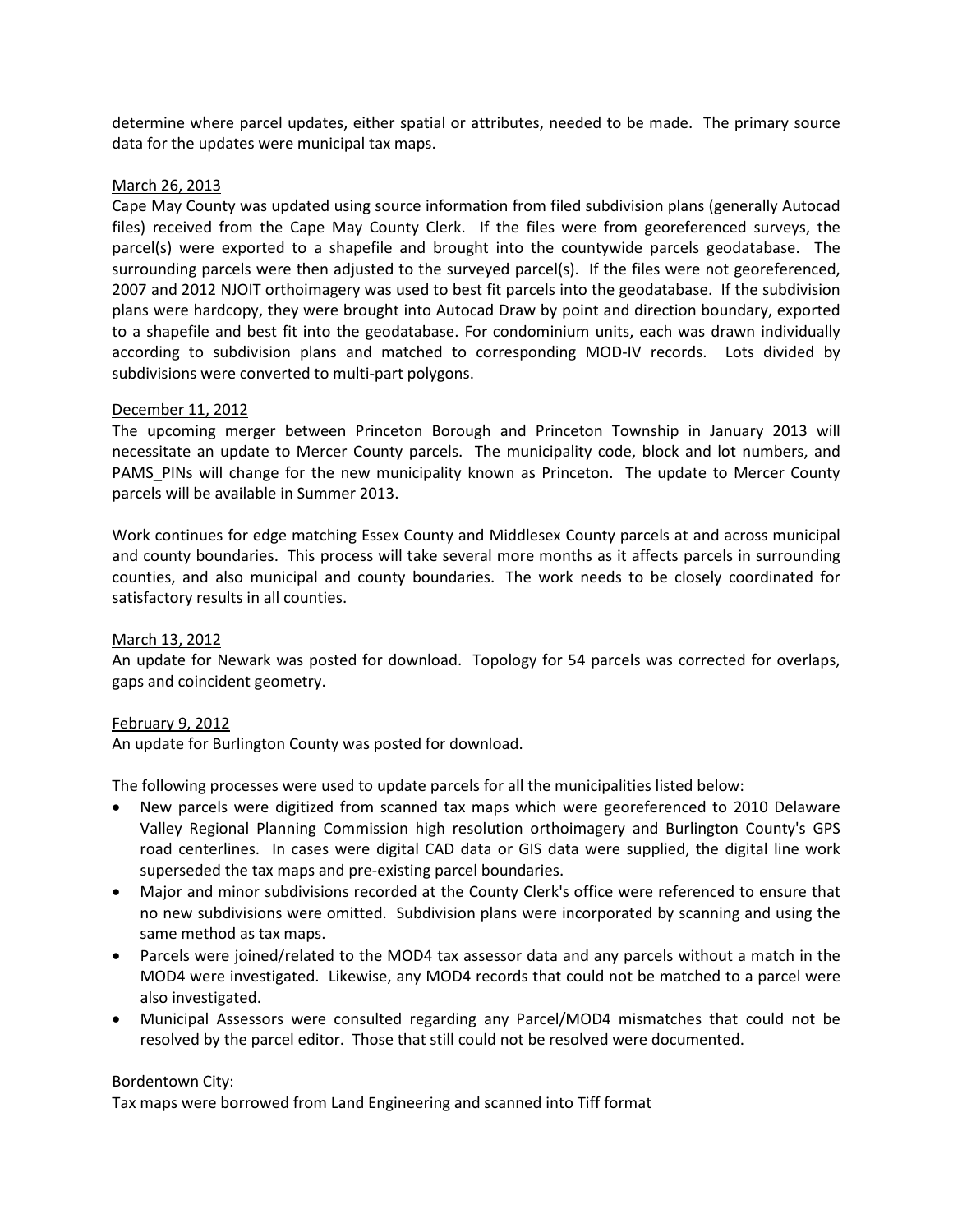## Bordentown Township:

Digital CAD files for new tax sheets plus scans of all tax maps were obtained from Alaimo Engineering.

## New Hanover Township:

PDF files of the current tax maps were provided by Remington & Vernick Engineers. The PDFs were converted to Tiff format for georeferencing. 1 CAD file for a new tax map was also supplied.

## Wrightstown Borough:

Files of the current tax maps were provided by Kluk Consultants. The PDFs were converted to Tiff format for georeferencing.

## January 18, 2012

Updates for Cumberland County and Salem County parcels were posted for download.

The Cumberland County update incorporates a significant revision developed for the county in 2010 using updated tax map information. It was reconciled with the 2009 OGIS normalized parcels data set. Features from the update that did not conflict with the normalized data set or improved upon it were integrated into the normalized version. During the process of integration the following operations were performed:

- Merged parcels for newly consolidated properties
- Split parcels for newly subdivided properties
- Reshaped parcel geometry based upon land use/landcover changes or newly surveyed data
- Created new parcels corresponding to tax map information, MOD-IV tax list search table records and orthophotography
- Updated parcel attribute table records based upon tax map information and MOD-IV tax list search table records.

The following sources were used for these operations:

- 2009 OGIS normalized parcels data
- 2010 parcels update by Michael Baker Corp
- Municipal tax maps
- Municipal CAD data
- 2007 OGIS Orthophotography
- 2010 NAIP Orthophotography
- 2011 MOD-IV tax list search tables

The following modifications were also made for Cumberland County:

- Changes to parcel boundaries to match improvements to coincident municipal boundaries along the Marlboro Township/Fairfield Township border north of County Route 692 to the municipal boundary with Millville, and south of County Route 692 to County Route 553.
- Changes to parcel boundaries to match improvements to coincident municipal boundaries along the Stow Creek Township/Greenwich Township border at, and just east of, County Route 602. Changes were also made to parcel boundaries coincident with the municipal boundary along Racoon Ditch (formerly Newport Creek) where a correction was made to the municipal boundary. The stream was impounded (date unknown) to form a lake just east of its confluence with Stow Creek. The correction follows the old stream centerline delineated on municipal tax maps. It replaces the municipal boundary delineation through the middle of the lake.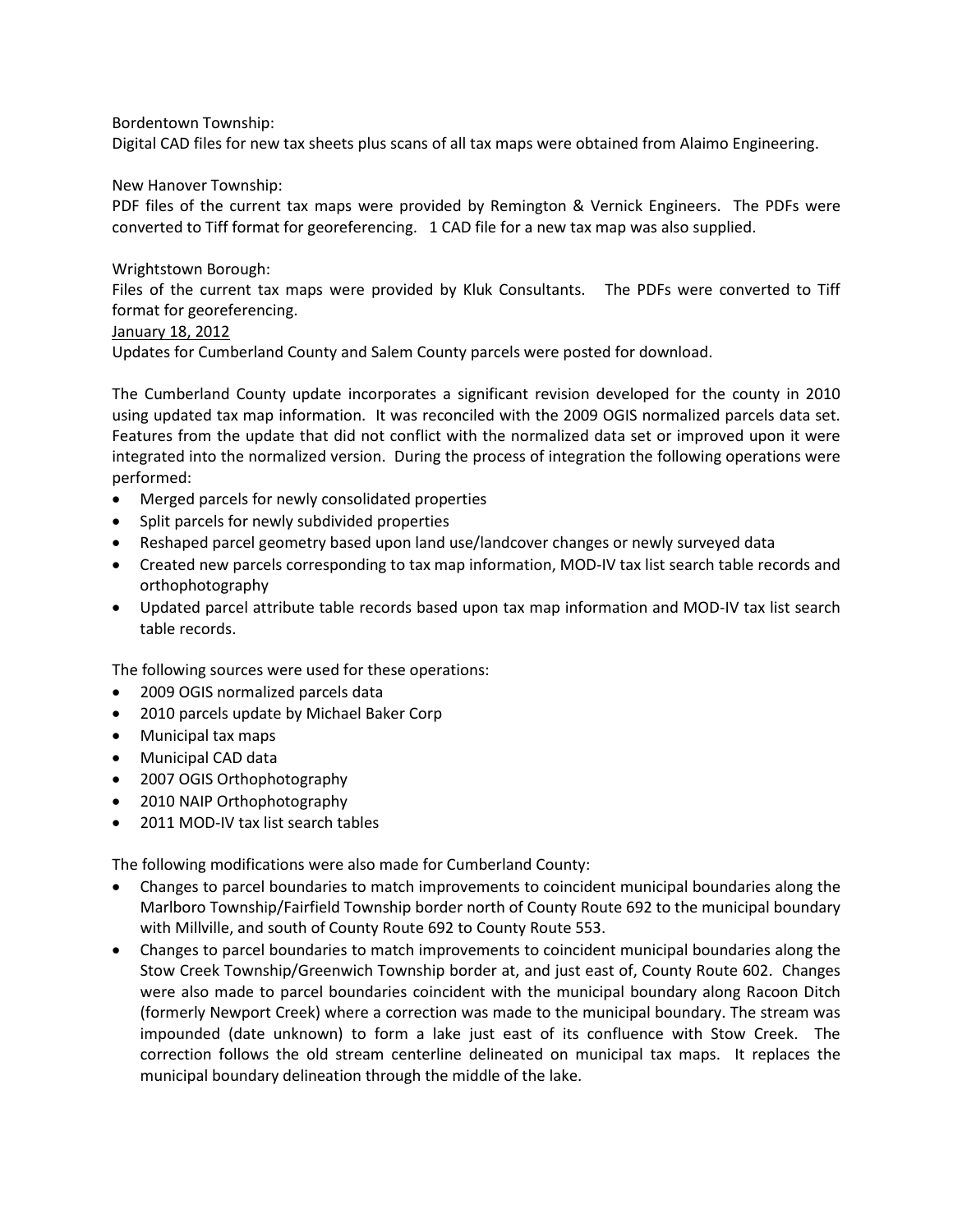• Parcels were added in Maurice River Township that represent properties on small islands in the middle of the river at the outlet of the Maurice River into Delaware Bay.

## The following modification affects Cumberland and Salem Counties:

Changes were made to parcel boundaries to match improvements to coincident municipal boundaries along tributaries to the Maurice River. The boundaries were replaced by an NJDEP hydro centerline segment and an NJOIT orthophoto delineated segment of a photo-identifiable water feature affecting the eastern boundaries of block 2502, lots 5.01, 7.01 and 17 in Pittsgrove Township in Salem County, and the western boundaries of block 2601, lots 14-18, and block 2608, lot 1 in Vineland in Cumberland County.

## September 27, 2011

An update for Cape May County was posted for download. Duplicate PAMS PIN records were fixed in all municipalities with the exception of Wildwood and Wildwood Crest. Since the November 2010 update, several parcels were merged and 287 parcels were either added or modified.

## August 26, 2011

An update for Union County was posted for download. In addition to fixing duplicate PAMS\_PIN records, spatial updates were made for recent subdivisions and corrections made to qualifier codes.

## August 9, 2011

In a continuing effort to improve parcels data quality, the New Jersey Office of Information Technology, Office of GIS (OGIS) and parcel data stewards coordinated work to identify and fix duplicate PAMS\_PIN records. Most duplicates were related to condominium qualifier codes. A much smaller proportion was due to incorrect data input and/or duplicate block and lot numbers on tax maps. Additional minor spatial and attribute modifications were made to various county and municipal data sets where needed.

Updates for Atlantic County, Bergen County, Burlington County, Camden County, Gloucester County, Hudson County, Hunterdon County, Mercer County, Monmouth County, Ocean County, Passaic County, Salem County, Sussex County and Warren County, and Newark, East Brunswick Township and South Brunswick Township were posted for download.

Updates for New Brunswick, North Brunswick Township, Piscataway Township and Woodbridge Township will be completed as part of a countywide data development project for Middlesex County parcels due for completion in Spring 2012. That project is using the same methodology as used for the statewide parcels normalization project. The parcels data development work completed for the normalization project will be leveraged for the county project.

### November 15, 2010

An update for Monmouth County was posted for download. The Pine View subdivision was annexed to Howell Township from Wall Township in 2005 by Ordinance 05-316. Referencing the scanned 2010 Wall Tax Map, sheet 74, the municipal boundary was modified to reflect the annexation and the parcels were normalized to the new boundary.

### November 3, 2010

Updates for Atlantic County, Burlington County, Camden County, Cape May County, Hunterdon County, Morris County, Somerset County and South Brunswick Township were posted for download.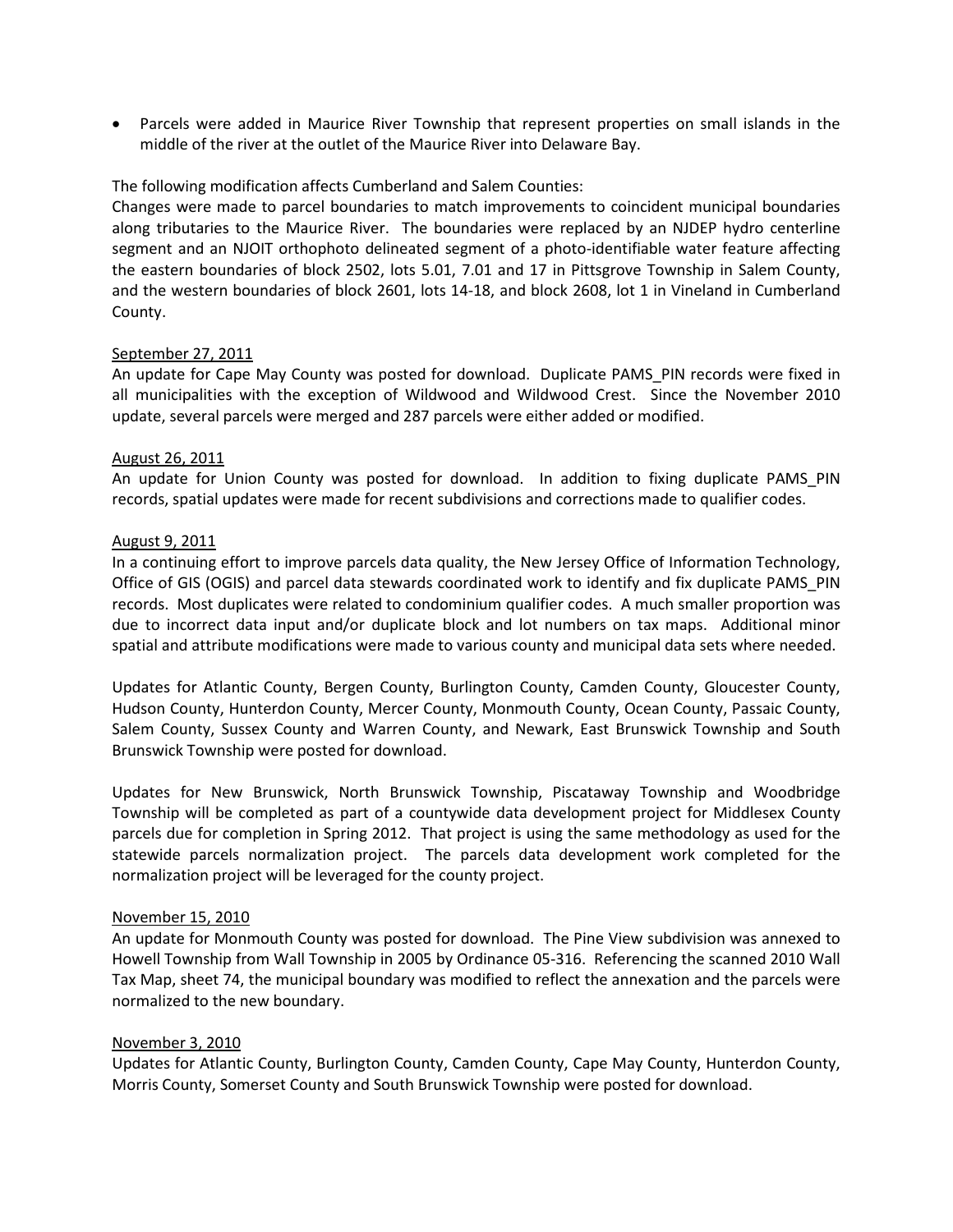For Atlantic and Camden Counties, parcel boundaries that were offset crossing the county boundary were re-aligned. Parcels in Waterford and Winslow Townships in Camden County, and parcels in Hammonton and Folsom Borough in Atlantic County were affected.

In Burlington County, parcels were updated for Burlington Township.

For Cape May County, the latest municipality to be updated was Sea Isle City where 5,200 parcels (mostly condos) were added. Municipalities re-done prior to Sea Isle City were Avalon, Cape May, Cape May Point, Dennis Township, Middle Township, Ocean City, Upper Township, West Cape May, and Wildwood Crest.

In Hunterdon and Somerset Counties, a group of parcels along the county boundary in Readington Township in Hunterdon County and Branchburg Township in Somerset County were replaced with data derived from surveys. This also necessitated a modification to the municipal (nj\_munis) and county (nj\_counties) boundaries datasets.

In Morris and Somerset Counties, a modification was made to the municipal (nj\_munis) and county (nj\_counties) boundaries datasets along the east shoreline of Osborne Pond between Bernards Township in Somerset County and Harding Township in Morris County. It was determined that the cause for the incorrect municipal boundaries delineation was an incorrect delineation of a parcel (Harding Township, Block 48.01 Lot 8) used in the boundaries delineation. The change necessitated a modification to four contiguous parcels (Block 48.01, Lots 4, 5, 7 and Block 52, Lot 2) in Harding Township. Two Bernards Township parcels (Block 804, Lot 17 and Block 1701, Lot 1) were also modified to be consistent with the change to the Harding Township parcels.

For South Brunswick Township, parcel geometry was modified due to the changes in tax maps: subdivisions, parcels consolidations, property line adjustments, etc. Parcels were re-numbered accordingly.

### June 18, 2010

An update for Cape May County was posted for download. Improvements were made across the entire county, but were focused on corrections to Middle Township and adding previously missing condominiums.

### February 4, 2010

An update for Hunterdon County was posted for download. Changes were made to several parcels along the Hunterdon County boundary with Morris County where surveyed data were used for the development of Morris County parcels.

### February 2, 2010

Sussex County parcels are now posted for the first time.

### January 28, 2010

An update for Hudson County was posted for download. This update incorporates a change reverting back to old block and lot number attributes for Jersey City. New block and lot numbers for Jersey City have not yet been integrated into the MOD4 database. Consequently, in order to provide the capability for the parcels data to join with the MOD4 database, a change back to the old block and lot numbers was necessary. When the new block and lot numbers are integrated into the MOD4 database, the new block and lot numbers will be added back to the parcels dataset.